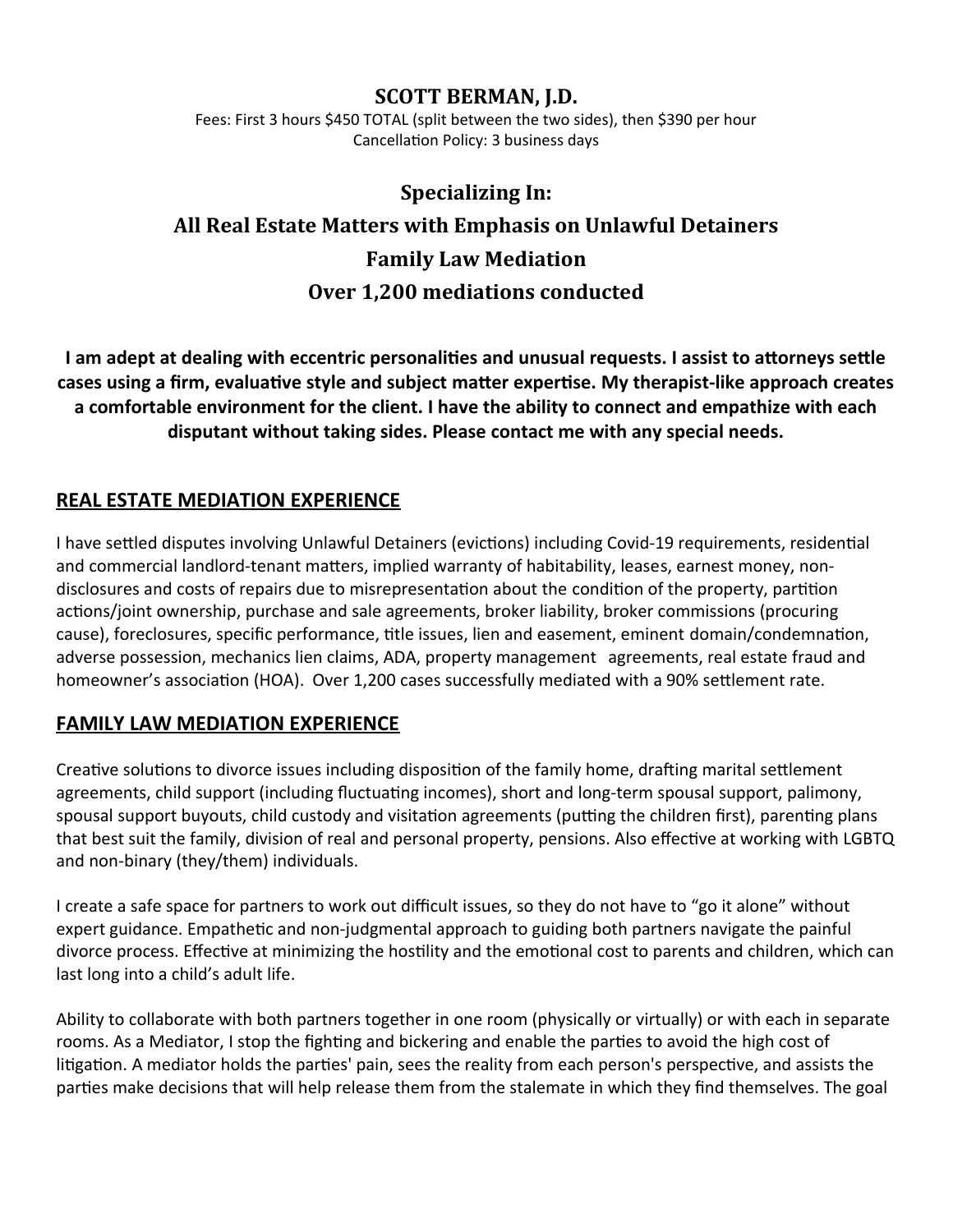is to create an agreement and plan of action that is acceptable to both spouses to achieve relief from emotional stress.

Currently pursuing a master's degree in Marriage & Family Therapy and a Family Therapy (LMFT) license.

## **EDUCATION & CREDENTIALS**

**ABA Arbitration Training Institute, 2011,** "6th Annual Comprehensive Training in Commercial Arbitration" **Pepperdine University School of Law**, **Straus Institute for Dispute Resolution, 2005**, "Mediating the Litigated Case" **Juris Doctor, 1983**, Lincoln Law School, Sacramento **Licensed California Real Estate Broker, 1978 Bachelor of Science in Business Administration & Real Estate, 1977, (cum laude)**, California State University, Northridge

## **SPEAKING ENGAGEMENTS & TEACHING EXPERIENCE**

#### **USC, Gould School of Law**

**Unlawful Detainer** Mediation Clinic: Guest Lecturer 2017 to Present **Family Law** Mediation Clinic: Guest Lecturer 2017 to Present

#### **Pepperdine, Caruso School of Law**

 **Unlawful Detainer** Guest Lecturer: 2020 to Present

#### **SCMA (Southern California Mediation Association)**

Mentorship Program – Mentor to New Mediators: 2014 to Present Speaker: Nuts & Bolts of Landlord-Tenant Law: (SCMA) Annual Conference, November 2012 Speaker: Landlord Tenant Cases – Tips from the Trenches (SCMA) Annual Conference, November 2012 Speaker: Mediating Landlord-Tenant Cases, "Legal-Ease for Mediators," Los Angeles County Bar Association/Southern Calif. Mediation Association, 2010.

#### **AFFILIATIONS**

**Member,** State Bar of California Committee on Alternate Dispute Resolution (2012 to 2015)

- **Member, Board of Directors**, Southern California Mediation Association (SCMA) Education Foundation (2013 to 2016) and Southern California Mediation Association (2009 to 2012)
- **Panel Mediator,** Los Angeles Superior Court Resource Vendor for Mediation Services, Mediation Center of Los Angeles ("MCLA") (2014 to Present)
- **Panel Mediator,** California Association of Realtors ("CAR") Mediation Center (2019 to Present)
- **Panel Mediator,** Superior Court of California, County of Ventura (2006 to Present)
- **Panel Mediator**, Bankruptcy Mediation Panel, United States Bankruptcy Court, Central District of California, (2011 to Present)
- **Panel Mediator,** Los Angeles Superior Court Mediation Program, California Academy of Mediation Professionals ("CAMP") (2008 to 2016)
- **Party-Select Panel Mediator**, California Lawyers for the Arts (2009 to present)
- **Family Law Mediator**, CFR Mediation Services (CFR) (2008 to 2014)